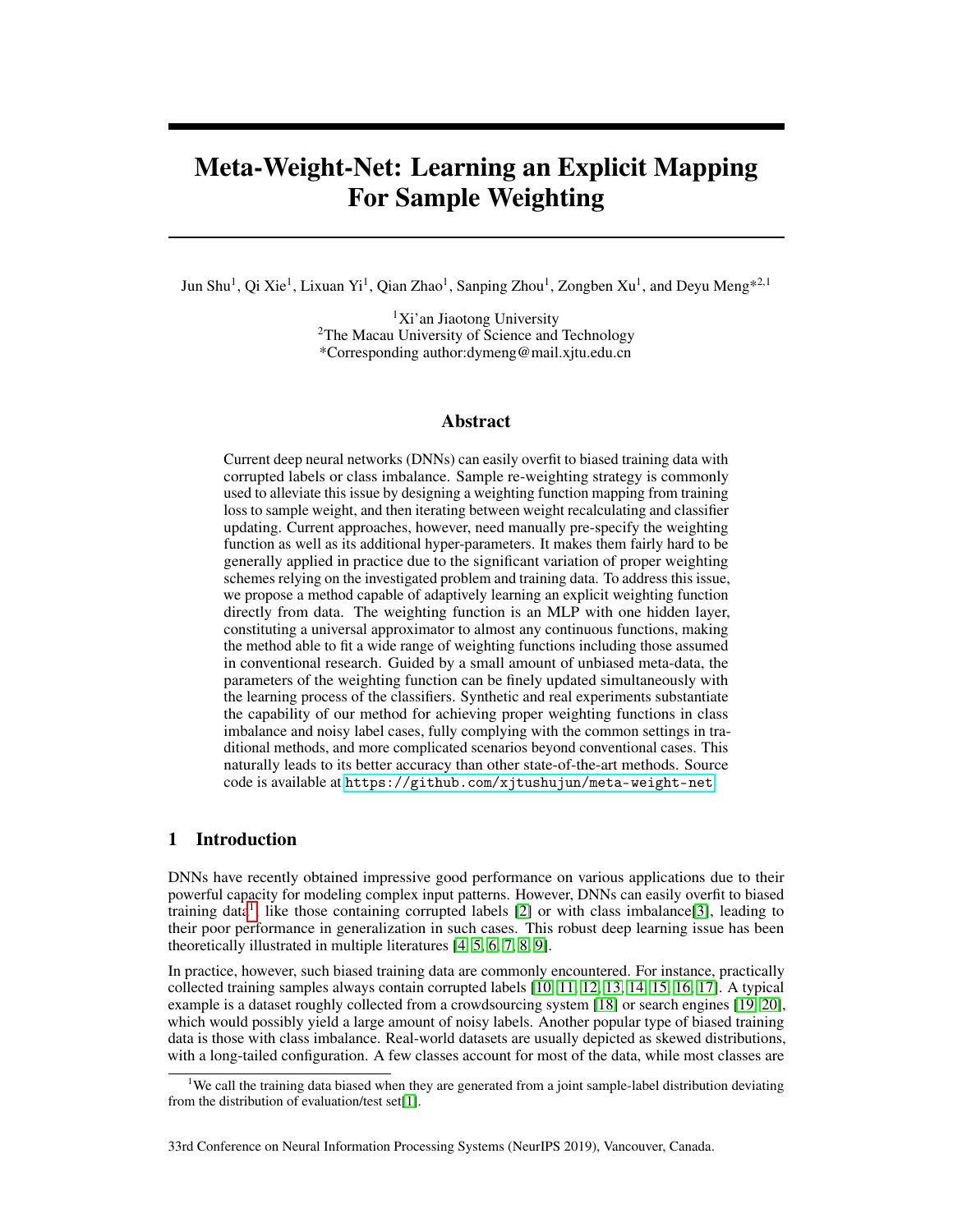

Figure 1: (a)-(b) weight functions set in focal loss and self-paced learning (SPL). (c) Meta-Weighting-Net architecture. (d)-(f) Meta-Weighting-Net functions learned in class imbalance (imbalanced factor 100), noisy label (40% uniform noise), and real dataset, respectively, by our method.

under-represented. Effective learning with these biased training data, which is regarded to be biased from evaluation/test ones, is thus an important while challenging issue in machine learning [1, 21].

Sample reweighting approach is a commonly used strategy against this robust learning issue. The main methodology is to design a weighting function mapping from training loss to sample weight (with hyper-parameters), and then iterates between calculating weights from current training loss values and minimizing weighted training loss for classifier updating. There exist two entirely contradictive ideas for constructing such a loss-weight mapping. One makes the function monotonically increasing as depicted in Fig. 1(a), i.e., enforce the learning to more emphasize samples with larger loss values since they are more like to be uncertain hard samples located on the classification boundary. Typical methods of this category include AdaBoost [22, 23], hard negative mining [24] and focal loss [25]. This sample weighting manner is known to be necessary for class imbalance problems, since it can prioritize the minority class with relatively higher training losses.

On the contrary, the other methodology sets the weighting function as monotonically decreasing, as shown in Fig. 1(b), to take samples with smaller loss values as more important ones. The rationality lies on that these samples are more likely to be high-confident ones with clean labels. Typical methods include self-paced learning(SPL) [26], iterative reweighting [27, 17] and multiple variants [28, 29, 30]. This weighting strategy has been especially used in noisy label cases, since it inclines to suppress the effects of samples with extremely large loss values, possibly with corrupted incorrect labels.

Although these sample reweighting methods help improve the robustness of a learning algorithm on biased training samples, they still have evident deficiencies in practice. On the one hand, current methods need to manually set a specific form of weighting function based on certain assumptions on training data. This, however, tends to be infeasible when we know little knowledge underlying data or the label conditions are too complicated, like the case that the training set is both imbalanced and noisy. On the other hand, even when we specify certain weighting schemes, like focal loss [25] or SPL [26], they inevitably involve hyper-parameters, like focusing parameter in the former and age parameter in the latter, to be manually preset or tuned by cross-validation. This tends to further raise their application difficulty and reduce their performance stability in real problems.

To alleviate the aforementioned issue, this paper presents an adaptive sample weighting strategy to automatically learn an explicit weighting function from data. The main idea is to parameterize the weighting function as an MLP (multilayer perceptron) network with only one hidden layer (as shown in Fig. 1(c)), called *Meta-Weight-Net*, which is theoretically a universal approximator for almost any continuous function [31], and then use a small unbiased validation set (meta-data) to guide the training of all its parameters. The explicit form of the weighting function can be finally attained specifically suitable to the learning task.

In summary, this paper makes the following three-fold contributions:

1) We propose to automatically learn an explicit loss-weight function, parameterized by an MLP from data in a meta-learning manner. Due to the universal approximation capability of this weight net, it can finely fit a wide range of weighting functions including those used in conventional research.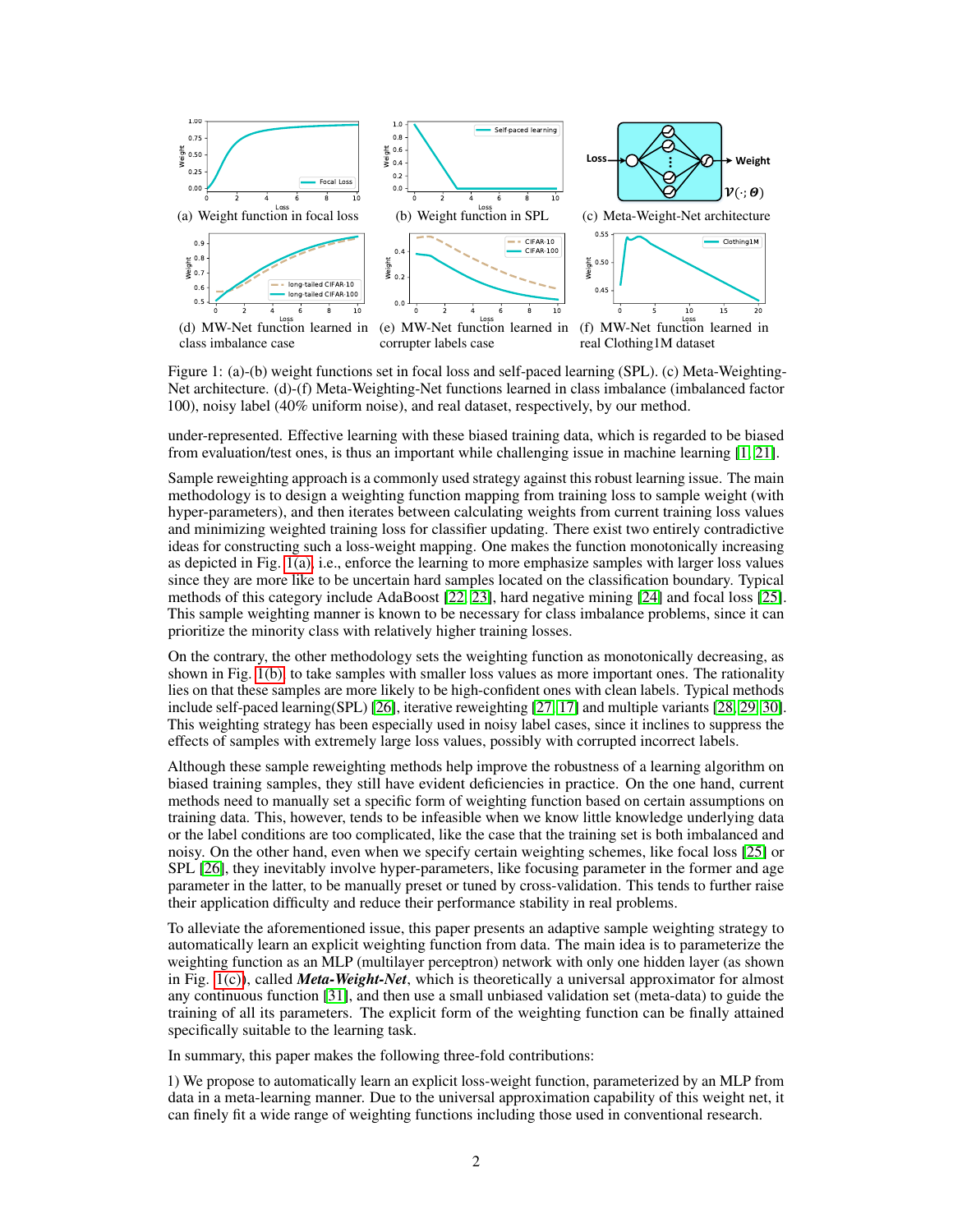2) Experiments verify that the weighting functions learned by our method highly comply with manually preset weighting manners used in tradition in different training data biases, like class imbalance and noisy label cases as shown in Fig. 1(d) and 1(e)), respectively. This shows that the weighting scheme learned by the proposed method inclines to help reveal deeper understanding for data bias insights, especially in complicated bias cases where the extracted weighting function is with complex tendencies (as shown in Fig. 1(f)).

3) The insights of why the proposed method works can be well interpreted. Particularly, the updating equation for Meta-Weight-Net parameters can be explained by that the sample weights of those samples better complying with the meta-data knowledge will be improved, while those violating such meta-knowledge will be suppressed. This tallies with our common sense on the problem: we should reduce the influence of those highly biased ones, while emphasize those unbiased ones.

The paper is organized as follows. Section 2 presents the proposed meta-learning method as well as the detailed algorithm and analysis of its convergence property. Section 3 discusses related work. Section 4 demonstrates experimental results and the conclusion is finally made.

# 2 The Proposed Meta-Weight-Net Learning Method

#### 2.1 The Meta-learning Objective

Consider a classification problem with the training set  $\{x_i, y_i\}_{i=1}^N$ , where  $x_i$  denotes the *i*-th sample,  $y_i \in \{0,1\}^c$  is the label vector over c classes, and N is the number of the entire training data.  $f(x, \mathbf{w})$ denotes the classifier, and w denotes its parameters. In current applications,  $f(x, w)$  is always set as a DNN. We thus also adopt DNN, and call it the classifier network for convenience in the following.

Generally, the optimal classifier parameter w<sup>∗</sup> can be extracted by minimizing the loss  $\frac{1}{N} \sum_{i=1}^{N} (y_i, f(x_i, \mathbf{w}))$  calculated on the training set. For notation convenience, we denote that  $L_i^{train}(\mathbf{w})$  =  $\ell(y_i, f(x_i, \mathbf{w}))$ . In the presence of biased training data, sample re-weighting methods enhance the robustness of training by imposing weight  $V(L_i^{train}(\mathbf{w}); \Theta)$  on the *i*-th sample loss, where  $V(\ell; \Theta)$ denotes the weight net, and Θ represents the parameters contained in it. The optimal parameter w is calculated by minimizing the following weighted loss:

$$
\mathbf{w}^*(\Theta) = \underset{\mathbf{w}}{\arg\min} \ \mathcal{L}^{train}(\mathbf{w}; \Theta) \triangleq \frac{1}{N} \sum_{i=1}^N \mathcal{V}(L_i^{train}(\mathbf{w}); \Theta) L_i^{train}(\mathbf{w}). \tag{1}
$$

**Meta-Weight-Net:** Our method aims to automatically learn the hyper-parameters  $\Theta$  in a metalearning manner. To this aim, we formulate  $V(L_i(\mathbf{w}); \Theta)$  as a MLP network with only one hidden layer containing 100 nodes, as shown in Fig. 1(c). We call this weight net as *Meta-Weight-Net* or *MW-Net* for easy reference. Each hidden node is with ReLU activation function, and the output is with the Sigmoid activation function, to guarantee the output located in the interval of  $[0, 1]$ . Albeit simple, this net is known as a universal approximator for almost any continuous function [31], and thus can fit a wide range of weighting functions including those used in conventional research.

Meta learning process. The parameters contained in MW-Net can be optimized by using the meta learning idea [32, 33, 34, 35]. Specifically, assume that we have a small amount unbiased meta-data set (i.e., with clean labels and balanced data distribution)  $\{x_i^{(meta)}, y_i^{(meta)}\}_{i=1}^M$ , representing the meta-knowledge of ground-truth sample-label distribution, where  $M$  is the number of meta-samples and  $M \ll N$ . The optimal parameter  $\Theta^*$  can be obtained by minimizing the following meta-loss:

$$
\Theta^* = \underset{\Theta}{\arg\min} \ \mathcal{L}^{meta}(\mathbf{w}^*(\Theta)) \triangleq \frac{1}{M} \sum_{i=1}^M L_i^{meta}(\mathbf{w}^*(\Theta)), \tag{2}
$$

where  $L_i^{meta}(\mathbf{w}) = \ell\left(y_i^{(meta)}, f(x_i^{(meta)}, \mathbf{w})\right)$  is calculated on meta-data.

#### 2.2 The Meta-Weight-Net Learning Method

Calculating the optimal  $\Theta^*$  and w<sup>\*</sup> require two nested loops of optimization. Here we adopt an online strategy to update  $\Theta$  and w through a single optimization loop, respectively, to guarantee the efficiency of the algorithm.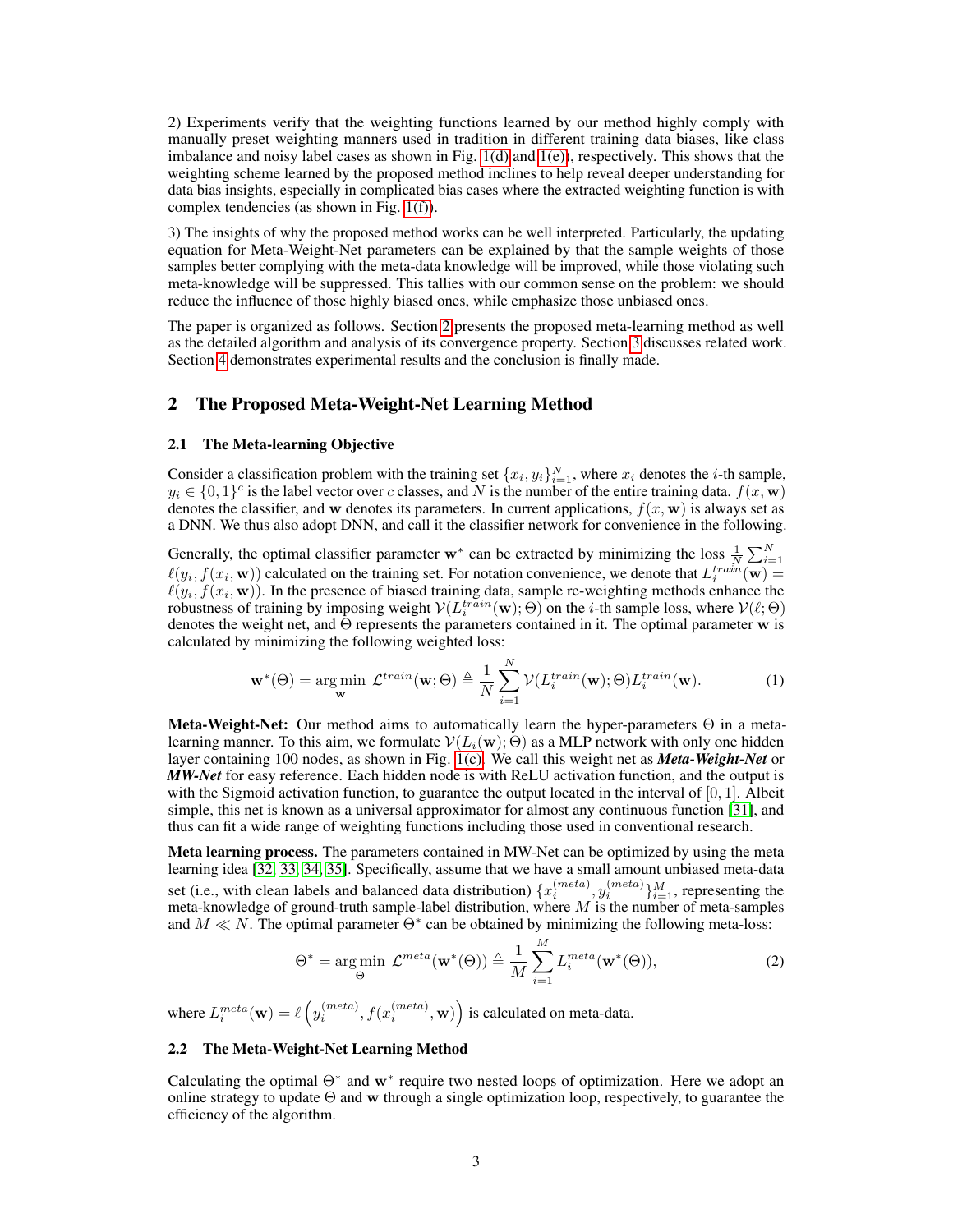

Figure 2: Main flowchart of the proposed MW-Net Learning algorithm (steps 5-7 in Algorithm 1).

Formulating learning manner of classifier network. As general network training tricks, we employ SGD to optimize the training loss (1). Specifically, in each iteration of training, a mini-batch of training samples  $\{(x_i, y_i), 1 \le i \le n\}$  is sampled, where *n* is the mini-batch size. Then the updating equation of the classifier network parameter can be formulated by moving the current  $w^{(t)}$  along the descent direction of the objective loss in Eq. (1) on a mini-batch training data:

$$
\hat{\mathbf{w}}^{(t)}(\Theta) = \mathbf{w}^{(t)} - \alpha \frac{1}{n} \times \sum_{i=1}^{n} \mathcal{V}(L_i^{train}(\mathbf{w}^{(t)}); \Theta) \nabla_{\mathbf{w}} L_i^{train}(\mathbf{w}) \Big|_{\mathbf{w}^{(t)}},
$$
(3)

where  $\alpha$  is the step size.

#### Algorithm 1 The MW-Net Learning Algorithm

**Input:** Training data D, meta-data set  $\widehat{\mathcal{D}}$ , batch size n, m, max iterations T. **Output:** Classifier network parameter  $w^{(T)}$ 1: Initialize classifier network parameter  $\mathbf{w}^{(0)}$  and Meta-Weight-Net parameter  $\Theta^{(0)}$ . 2: for  $t = 0$  to  $T - 1$  do 3:  $\{x, y\} \leftarrow$  SampleMiniBatch( $\mathcal{D}, n$ ). 4:  $\{x^{(meta)}, y^{(meta)}\} \leftarrow \text{SampleMinBatch}(\widehat{\mathcal{D}}, m).$ 5: Formulate the classifier learning function  $\hat{\mathbf{w}}^{(t)}(\Theta)$  by Eq. (3). 6: Update  $\Theta^{(t+1)}$  by Eq. (4). 7: Update  $\mathbf{w}^{(t+1)}$  by Eq. (5). 8: end for

Updating parameters of Meta-Weight-Net: After receiving the feedback of the classifier network parameter updating formulation  $\hat{w}^{(t)}(\Theta)$  <sup>2</sup> from the Eq. (3), the parameter  $\Theta$  of the Meta-Weight-Net can then be readily updated guided by Eq. (2), i.e., moving the current parameter  $\Theta^{(t)}$  along the objective gradient of Eq. (2) calculated on the meta-data:

$$
\Theta^{(t+1)} = \Theta^{(t)} - \beta \frac{1}{m} \sum_{i=1}^{m} \nabla_{\Theta} L_i^{meta}(\hat{\mathbf{w}}^{(t)}(\Theta)) \Big|_{\Theta^{(t)}},\tag{4}
$$

where  $\beta$  is the step size.

Updating parameters of classifier network: Then, the updated  $\Theta^{(t+1)}$  is employed to ameliorate the parameter w of the classifier network, i.e.,

$$
\mathbf{w}^{(t+1)} = \mathbf{w}^{(t)} - \alpha \frac{1}{n} \times \sum_{i=1}^{n} \mathcal{V}(L_i^{train}(\mathbf{w}^{(t)}); \Theta^{(t+1)}) \nabla_{\mathbf{w}} L_i^{train}(\mathbf{w}) \Big|_{\mathbf{w}^{(t)}}.
$$
(5)

The MW-Net Learning algorithm can then be summarized in Algorithm 1, and Fig. 2 illustrates its main implementation process (steps 5-7). All computations of gradients can be efficiently implemented by automatic differentiation techniques and generalized to any deep learning architectures of classifier network. The algorithm can be easily implemented using popular deep learning frameworks like PyTorch [36]. It is easy to see that both the classifier network and the MW-Net gradually ameliorate their parameters during the learning process based on their values calculated in the last step, and the weights can thus be updated in a stable manner, as clearly shown in Fig. 6.

<sup>&</sup>lt;sup>2</sup>Notice that  $\Theta$  here is a variable instead of a quantity, which makes  $\hat{\mathbf{w}}^{t}(\Theta)$  a function of  $\Theta$  and the gradient in Eq. (4) be able to be computed.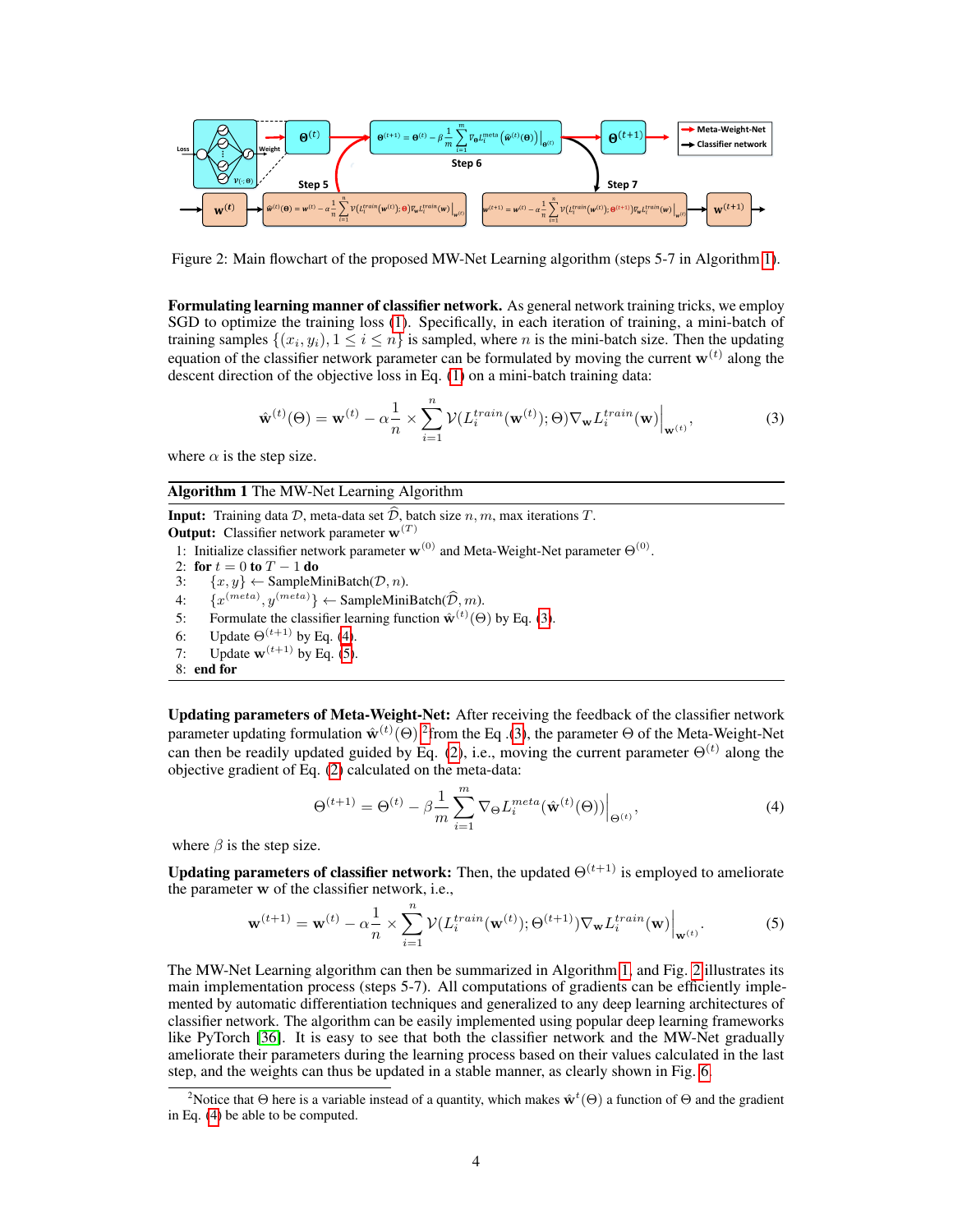#### 2.3 Analysis on the Weighting Scheme of Meta-Weight-Net

The computation of Eq. (4) by backpropagation can be rewritten as<sup>3</sup>:

$$
\Theta^{(t+1)} = \Theta^{(t)} + \frac{\alpha \beta}{n} \sum_{j=1}^{n} \left( \frac{1}{m} \sum_{i=1}^{m} G_{ij} \right) \frac{\partial V(L_j^{train}(\mathbf{w}^{(t)}); \Theta)}{\partial \Theta} \Big|_{\Theta^{(t)}},\tag{6}
$$

where  $G_{ij} = \frac{\partial L_i^{meta}(\hat{\mathbf{w}})}{\partial \hat{\mathbf{w}}}$  $\frac{\partial^{i}e^{ta}(\hat{\mathbf{w}})}{\partial \hat{\mathbf{w}}}$ T  $\hat{\mathbf{w}}^{(t)}$  $\partial L_j^{train}(\mathbf{w})$  $\frac{d^{\min}(\mathbf{w})}{d\mathbf{w}}\Big|_{\mathbf{w}^{(t)}}$ . Neglecting the coefficient  $\frac{1}{m}\sum_{i=1}^{m}G_{ij}$ , it is easy to see that each term in the sum orients to the ascend gradient of the weight function  $\mathcal{V}(L^{train}_{j}(\mathbf{w}^{(t)}); \Theta)$ .  $\frac{1}{m}\sum_{i=1}^{m} G_{ij}$ , the coefficient imposed on the j-th gradient term, represents the similarity between the gradient of the  $j$ -th training sample computed on training loss and the average gradient of the mini-batch meta data calculated on meta loss. That means if the learning gradient of a training sample is similar to that of the meta samples, then it will be considered as beneficial for getting right results and its weight tends to be more possibly increased. Conversely, the weight of the sample inclines to be suppressed. This understanding is consistent with why well-known MAML works [37, 38, 39].

#### 2.4 Convergence of the MW-Net Learning algorithm

Our algorithm involves optimization of two-level objectives, and therefore we show theoretically that our method converges to the critical points of both the meta and training loss function under some mild conditions in Theorem 1 and 2, respectively. The proof is listed in the supplementary material.

**Theorem 1.** *Suppose the loss function*  $\ell$  *is Lipschitz smooth with constant* L, and  $\mathcal{V}(\cdot)$  *is differential with a* δ*-bounded gradient and twice differential with its Hessian bounded by* B*, and the loss function*  $\ell$  have  $\rho$ -bounded gradients with respect to training/meta data. Let the learning rate  $\alpha_t$  satisfies  $\alpha_t =$  $\min\{1,\frac{k}{T}\}\text{, for some }k>0\text{, such that }\frac{k}{T}<1\text{, and }\beta_t, 1\leq t\leq N\text{ is a monotone descent sequence,}$  $\beta_t = \min\{\frac{1}{L}, \frac{c}{\sigma \sqrt{\sigma}}\}$ *o*  $\frac{c}{\sigma \sqrt{T}}$ } *for some*  $c > 0$ *, such that*  $\frac{\sigma \sqrt{T}}{c} \geq L$  *and*  $\sum_{t=1}^{\infty} \beta_t \leq \infty$ ,  $\sum_{t=1}^{\infty} \beta_t^2 \leq \infty$ *. Then* the proposed algorithm can achieve  $\mathbb{E}[\|\nabla G(\Theta^{(t)})\|_2^2] \leq \epsilon$  in  $\mathcal{O}(1/\epsilon^2)$  steps. More specifically,

$$
\min_{0 \le t \le T} \mathbb{E}[\|\nabla \mathcal{L}^{meta}(\Theta^{(t)})\|_2^2] \le \mathcal{O}(\frac{C}{\sqrt{T}}),\tag{7}
$$

*where* C *is some constant independent of the convergence process, and* σ *is the variance of drawing uniformly mini-batch sample at random.*

Theorem 2. *The condions in Theorem 1 hold, then we have:*

$$
\lim_{t \to \infty} \mathbb{E}[\|\nabla \mathcal{L}^{train}(\mathbf{w}^{(t)}; \Theta^{(t+1)})\|_2^2] = 0.
$$
\n(8)

# 3 Related Work

Sample Weighting Methods. The idea of reweighting examples can be dated back to dataset resampling [40, 41] or instance re-weight [42], which pre-evaluates the sample weights as a preprocessing step by using certain prior knowledge on the task or data. To make the sample weights fit data more flexibly, more recent researchers focused on pre-designing a weighting function mapping from training loss to sample weight, and dynamically ameliorate weights during training process [43, 44]. There are mainly two manners to design the weighting function. One is to make it monotonically increasing, specifically effective in class imbalance case. Typical methods include the boosting algorithm (like AdaBoost [22]) and multiple of its variations [45], hard example mining [24] and focal loss [25], which impose larger weights to ones with larger loss values. On the contrary, another series of methods specify the weighting function as monotonically decreasing, especially used in noisy label cases. For example, SPL [26] and its extensions [28, 29], iterative reweighting [27, 17] and other recent work [46, 30], pay more focus on easy samples with smaller losses. The limitation of these methods are that they all need to manually pre-specify the form of weighting function as well as their hyper-parameters, raising their difficulty to be readily used in real applications.

<sup>&</sup>lt;sup>3</sup>Derivation can be found in supplementary materials.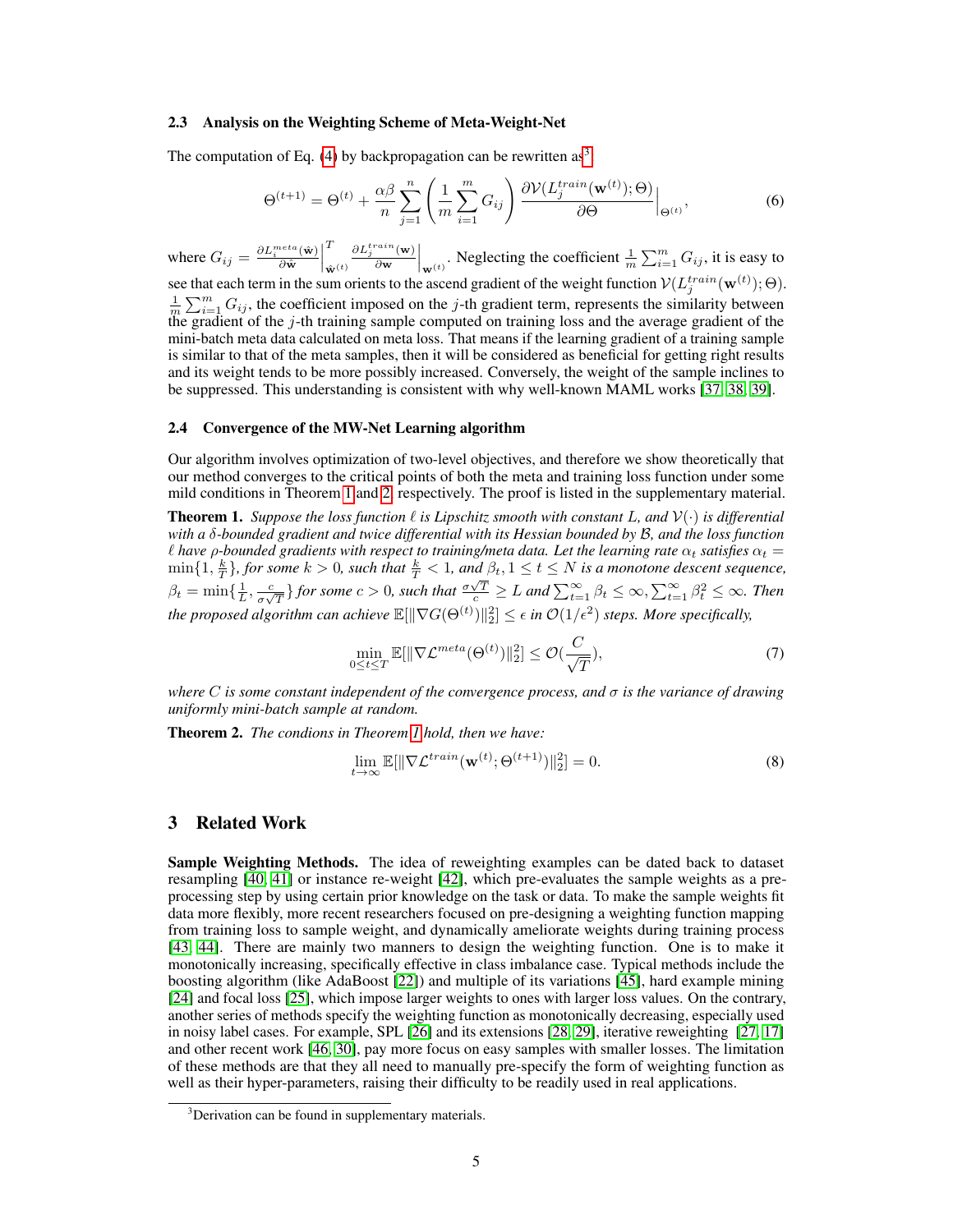Meta Learning Methods. Inspired by meta-learning developments [47, 48, 49, 37, 50], recently some methods were proposed to learn an adaptive weighting scheme from data to make the learning more automatic and reliable. Typical methods along this line include FWL [51], learning to teach [52, 32] and MentorNet [21] methods, whose weight functions are designed as a Bayesian function approximator, a DNN with attention mechanism, a bidirectional LSTM network, respectively. Instead of only taking loss values as inputs as classical methods, the weighting functions they used (i.e., the meta-learner), however, are with much more complex forms and required to input complicated information (like sample features). This makes them not only hard to succeed good properties possessed by traditional methods, but also to be easily reproduced by general users.

A closely related method, called L2RW [1], adopts a similar meta-learning mechanism compared with ours. The major difference is that the weights are implicitly learned there, without an explicit weighting function. This, however, might lead to unstable weighting behavior during training and unavailability for generalization. In contrast, with the explicit yet simple Meta-Weight-Net, our method can learn the weight in a more stable way, as shown in Fig. 6, and can be easily generalized from a certain task to related other ones (see in the supplementary material).

Other Methods for Class Imbalance. Other methods for handling data imbalance include: [53, 54] tries to transfer the knowledge learned from major classes to minor classes. The metric learning based methods have also been developed to effectively exploit the tailed data to improve the generalization ability, e.g., triple-header loss [55] and range loss [56].

Other Methods for Corrupted Labels. For handling noisy label issue, multiple methods have been designed by correcting noisy labels to their true ones via a supplemental clean label inference step [11, 14, 57, 13, 21, 1, 15]. For example, GLC [15] proposed a loss correction approach to mitigate the effects of label noise on DNN classifiers. Other methods along this line include the Reed [58], Co-training [16], D2L [59] and S-Model [12].

# 4 Experimental Results

To evaluate the capability of the proposed algorithm, we implement experiments on data sets with class imbalance and noisy label issues, and real-world dataset with more complicated data bias.

## 4.1 Class Imbalance Experiments

We use Long-Tailed CIFAR dataset [60], that reduces the number of training samples per class according to an exponential function  $n = n_i \mu^i$ , where i is the class index,  $n_i$  is the original number of training images and  $\mu \in (0, 1)$ . The imbalance factor of a dataset is defined as the number of training samples in the largest class divided by the smallest. We trained ResNet-32 [61] with softmax cross-entropy loss by SGD with a momentum 0.9, a weight decay  $5 \times 10^{-4}$ , an initial learning rate 0.1. The learning rate of ResNet-32 is divided by 10 after 80 and 90 epoch (for a total 100 epochs), and the learning rate of WN-Net is fixed as  $10^{-5}$ . We randomly selected 10 images per class in validation set as the meta-data set. The compared methods include: 1) BaseModel, which uses a softmax cross-entropy loss to train ResNet-32 on the training set; 2) Focal loss [25] and Class-Balanced [60] represent the state-of-the-arts of the predefined sample reweighting techniques; 3) Fine-tuning, fine-tune the result of BaseModel on the meta-data set; 4) L2RW [1], which leverages an additional meta-dataset to adaptively assign weights on training samples.

Table 1 shows the classification accuracy of ResNet-32 on the test set and confusion matrices are displayed in Fig. 3 (more details are listed in the supplementary material). It can be observed that: 1) Our algorithm evidently outperforms other competing methods on datasets with class imbalance, showing its robustness in such data bias case; 2) When imbalance factor is 1, i.e., all classes are with same numbers of samples, fine-tuning runs best, and our method still attains a comparable performance; 3) When imbalance factor is 200 on long-tailed CIFAR-100, the smallest class has only two samples. An extra fine-tuning achieves performance gain, while our method still perform well in such extreme data bias.

To understand the weighing scheme of MW-Net, we depict the tendency curve of weight with respect to loss by the learned MW-Net in Fig. 1(d), which complies with the classical optimal weighting manner to such data bias. i.e., larger weights should be imposed on samples with relatively large losses, which are more likely to be minority class sample.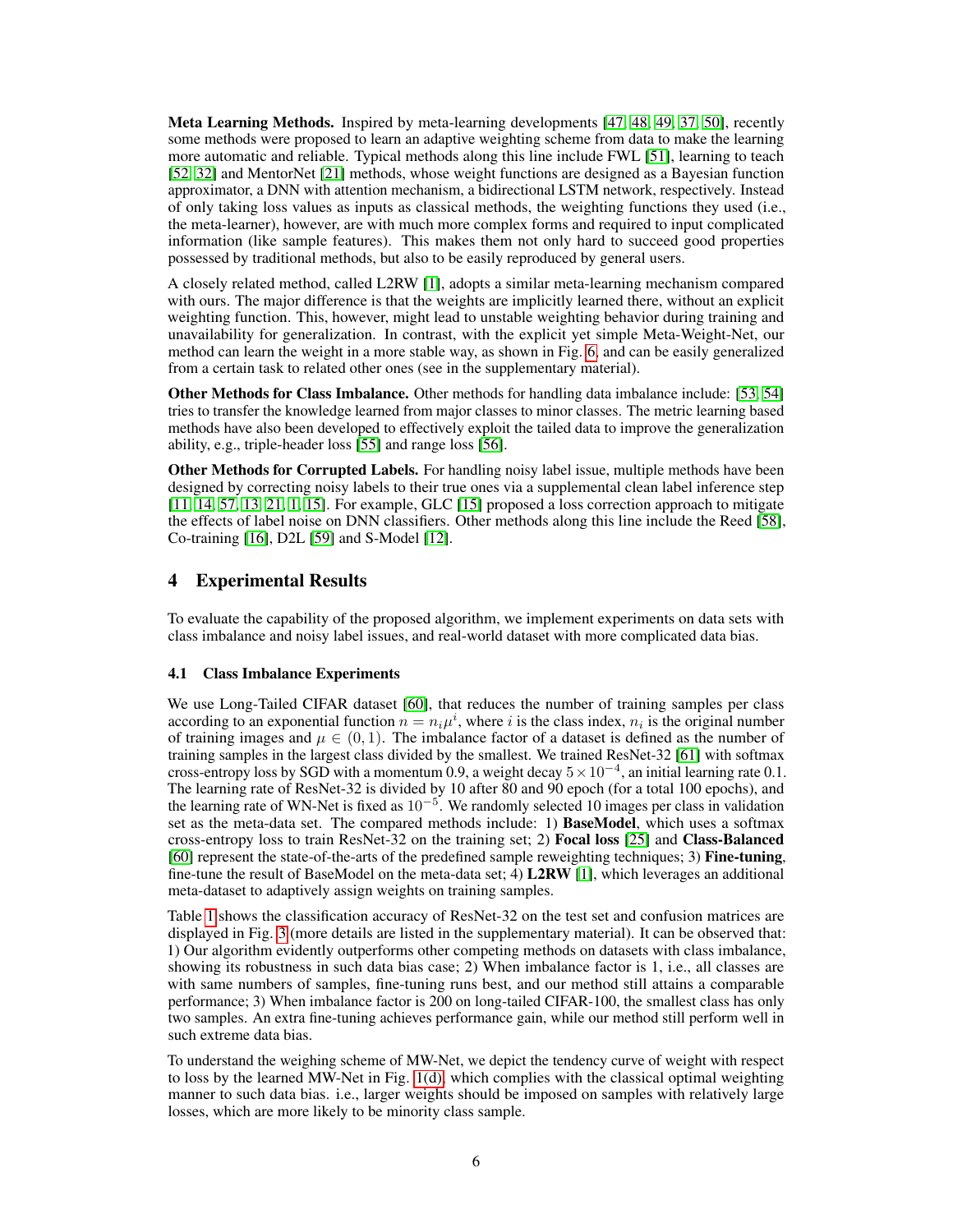|              | the second best results are highlighted in <b>bold</b> and <i>italic bold</i> , respectively. |                       |
|--------------|-----------------------------------------------------------------------------------------------|-----------------------|
| Dataset Name | Long-Tailed CIFAR-10                                                                          | Long-Tailed CIFAR-100 |

Table 1: Test accuracy (%) of ResNet-32 on long-tailed CIFAR-10 and CIFAR-100, and the best and

| Dataset Name      |       | Long-Tailed CIFAR-10 |       |       |       |       |       | Long-Tailed CIFAR-100 |       |       |       |       |
|-------------------|-------|----------------------|-------|-------|-------|-------|-------|-----------------------|-------|-------|-------|-------|
| Imbalance         | 200   | 100                  | 50    | 20    | 10    |       | 200   | 100                   | 50    | 20    | 10    |       |
| <b>BaseModel</b>  | 65.68 | $70.\overline{36}$   | 74.81 | 82.23 | 86.39 | 92.89 | 34.84 | 38.32                 | 43.85 | 51.14 | 55.71 | 70.50 |
| <b>Focal Loss</b> | 65.29 | 70.38                | 76.71 | 82.76 | 86.66 | 93.03 | 35.62 | 38.41                 | 44.32 | 51.95 | 55.78 | 70.52 |
| Class-Balanced    | 68.89 | 74.57                | 79.27 | 84.36 | 87.49 | 92.89 | 36.23 | 39.60                 | 45.32 | 52.59 | 57.99 | 70.50 |
| Fine-tuning       | 66.08 | 71.33                | 77.42 | 83.37 | 86.42 | 93.23 | 38.22 | 41.83                 | 46.40 | 52.11 | 57.44 | 70.72 |
| L2RW              | 66.51 | 74.16                | 78.93 | 82.12 | 85.19 | 89.25 | 33.38 | 40.23                 | 44.44 | 51.64 | 53.73 | 64.11 |
| Ours              | 68.91 | 75.21                | 80.06 | 84.94 | 87.84 | 92.66 | 37.91 | 42.09                 | 46.74 | 54.37 | 58.46 | 70.37 |

Table 2: Test accuracy comparison on CIFAR-10 and CIFAR-100 of WRN-28-10 with varying noise rates under uniform noise. Mean accuracy  $(\pm \text{std})$  over 5 repetitions are reported  $(\text{--}\text{ }^{\cdot}$  means the method fails).

| Datasets / Noise Rate |       | BaseModel        | Reed-Hard        | S-Model                  | Self-paced       | Focal Loss       | Co-teaching      | D <sub>2</sub> L | Fine-tining      | MentorNet        | L <sub>2</sub> RW | GLC            | Ours           |
|-----------------------|-------|------------------|------------------|--------------------------|------------------|------------------|------------------|------------------|------------------|------------------|-------------------|----------------|----------------|
|                       | $0\%$ | $95.60 + 0.22$   | $94.38 + 0.14$   | $83.79 + 0.11$           | $90.81 + 0.34$   | $95.70 + 0.15$   | $88.67 + 0.25$   | $94.64 + 0.33$   | $95.65 + 0.15$   | $94.35 + 0.42$   | $92.38 + 0.10$    | $94.30 + 0.19$ | $94.52 + 0.25$ |
| CIFAR-10              | 40%   | $68.07 \pm 1.23$ | $81.26 \pm 0.51$ | $79.58 + 0.33$           | $86.41 + 0.29$   | $75.96 \pm 1.31$ | $74.81 \pm 0.34$ | $85.60 + 0.13$   | $80.47 + 0.25$   | $87.33 + 0.22$   | $86.92 \pm 0.19$  | $88.28 + 0.03$ | $89.27 + 0.28$ |
|                       | 60%   | $53.12 \pm 3.03$ | $73.53 + 1.54$   | $\overline{\phantom{0}}$ | $53.10 \pm 1.78$ | $51.87 \pm 1.19$ | $73.06 + 0.25$   | $68.02 \pm 0.41$ | $78.75 + 2.40$   | $82.80 + 1.35$   | $82.24 + 0.36$    | $83.49 + 0.24$ | $84.07 + 0.33$ |
|                       | $0\%$ | $79.95 + 1.26$   | $64.45 + 1.02$   | $52.86 + 0.99$           | $59.79 + 0.46$   | $81.04 + 0.24$   | $61.80 + 0.25$   | $66.17 \pm 1.42$ | $80.88 + 0.21$   | $73.26 + 1.23$   | $72.99 + 0.58$    | $73.75 + 0.51$ | $78.76 + 0.24$ |
| CIFAR-100             | 40%   | $51.11 \pm 0.42$ | $51.27 \pm 1.18$ | $42.12 + 0.99$           | $46.31 + 2.45$   | $51.19 + 0.46$   | $46.20 + 0.15$   | $52.10 \pm 0.97$ | $52.49 + 0.74$   | $61.39 + 3.99$   | $60.79 + 0.91$    | $61.31 + 0.22$ | $67.73 + 0.26$ |
|                       | 60%   | $30.92 + 0.33$   | $26.95 + 0.98$   | $\qquad \qquad -$        | $19.08 + 0.57$   | $27.70 + 3.77$   | $35.67 \pm 1.25$ | $41.11 \pm 0.30$ | $38.16 \pm 0.38$ | $36.87 \pm 1.47$ | $48.15 + 0.34$    | $50.81 + 1.00$ | $58.75 + 0.11$ |

## 4.2 Corrupted Label Experiment

We study two settings of corrupted labels on the training set: 1) Uniform noise. The label of each sample is independently changed to a random class with probability  $p$  following the same setting in  $[2]$ . 2) **Flip noise.** The label of each sample is independently flipped to similar classes with total probability  $p$ . In our experiments, we randomly select two classes as similar classes with equal probability. Two benchmark datasets are employed: CIFAR-10 and CIFAR-100 [62]. Both are popularly used for evaluation of noisy labels [59, 16].1000 images with clean labels in validation set are randomly selected as the meta-data set. We adopt a Wide ResNet-28-10 (WRN-28-10) [63] for uniform noise and ResNet-32 [61] for flip noise as our classifier network models<sup>4</sup>.

The comparison methods include: BaseModel, referring to the similar classifier network utilized in our method, while directly trained on the biased training data; the robust learning methods Reed [58], S-Model [12] , SPL [26], Focal Loss [25], Co-teaching [16], D2L [59]; Fine-tuning, fine-tuning the result of BaseModel on the meta-data with clean labels to further enhance its performance; typical meta-learning methods **MentorNet** [21], **L2RW** [1], **GLC** [15]. We also trained the baseline network only on 1000 meta-images. The performance are evidently worse than the proposed method due to the neglecting of the knowledge underlying large amount of training samples. We thus have not involved its results in comparison.

All the baseline networks were trained using SGD with a momentum 0.9, a weight decay  $5 \times 10^{-4}$ and an initial learning rate 0.1. The learning rate of classifier network is divided by 10 after 36 epoch and 38 epoch (for a total of 40 epoches) in uniform noise, and after 40 epoch and 50 epoch (for a total of 60 epoches) in flip noise. The learning rate of WN-Net is fixed as  $10^{-3}$ . We repeated the experiments 5 times with different random seeds for network initialization and label noise generation.

We report the accuracy averaged over 5 repetitions for each series of experiments and each competing method in Tables 2 and 3. It can be observed that our method gets the best performance across almost all datasets and all noise rates, except the second for  $40\%$  Flip noise. At  $0\%$  noise cases (unbiased ones), our method performs only slightly worse than the BaseModel. For other corrupted label cases, the superiority of our method is evident. Besides, it can be seen that the performance gaps between ours and all other competing methods increase as the noise rate is increased from 40% to 60% under uniform noise. Even with 60% label noise, our method can still obtain a relatively high classification accuracy, and attains more than 15% accuracy gain compared with the second best result for CIFAR100 dataset, which indicates the robustness of our methods in such cases.

<sup>4</sup>We have tried different classifier network architectures as classifier networks under each noise setting to show our algorithm is suitable to different deep learning architectures. We show this effect in Fig.4, verifying the consistently good performance of our method in two classifier network settings.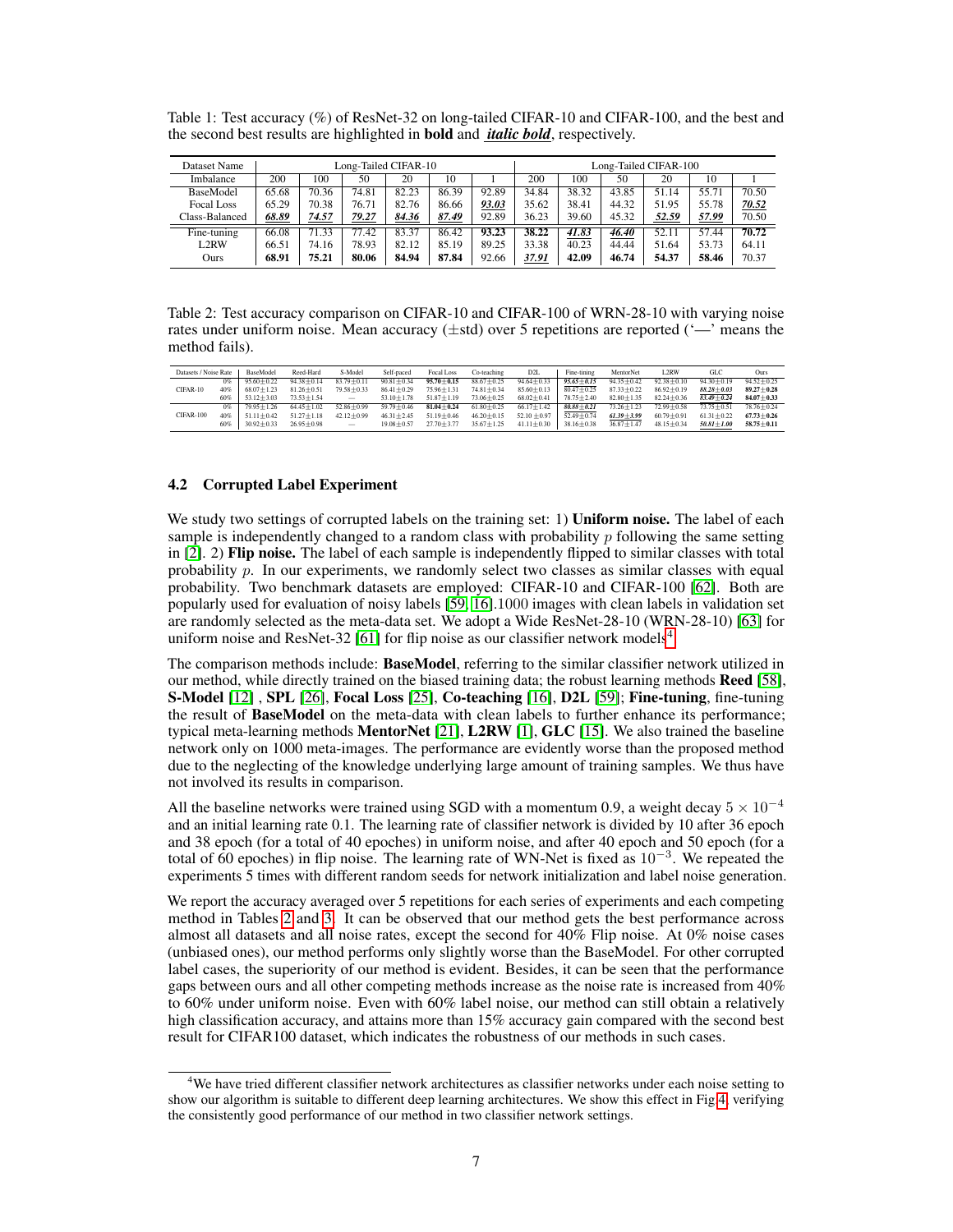

Figure 3: Confusion matrices for the Basemodel and ours on long-tailed CIFAR-10 with imbalance factors 200.



Figure 4: Performance comparison for different classifier networks (WRN-28-10 and ResNet32) under CIFAR flip noise.

Table 3: Test accuracy comparison on CIFAR-10 and CIFAR-100 of ResNet-32 with varying noise rates under flip noise.

| Datasets / Noise Rate |     | BaseModel        | Reed-Hard        | S-Model        | Self-paced     | Focal Loss       | Co-teaching      | D <sub>2</sub> L | Fine-tining      | MentorNet        | L2RW             | GLC            | Ours           |
|-----------------------|-----|------------------|------------------|----------------|----------------|------------------|------------------|------------------|------------------|------------------|------------------|----------------|----------------|
|                       | 0%  | $92.89 + 0.32$   | $92.31 + 0.25$   | $83.61 + 0.13$ | $88.52 + 0.21$ | $93.03 + 0.16$   | $89.87 + 0.10$   | $92.02 + 0.14$   | $93.23 + 0.23$   | $92.13 + 0.30$   | $89.25 + 0.37$   | $91.02 + 0.20$ | $92.04 + 0.15$ |
| CIFAR-10              | 20% | $76.83 + 2.30$   | $88.28 + 0.36$   | $79.25 + 0.30$ | $87.03 + 0.34$ | $86.45 + 0.19$   | $82.83 + 0.85$   | $87.66 \pm 0.40$ | $82.47 + 3.64$   | $86.36 + 0.31$   | $87.86 + 0.36$   | $89.68 + 0.33$ | $90.33 + 0.61$ |
|                       | 40% | $70.77 + 2.31$   | $81.06 + 0.76$   | $75.73 + 0.32$ | $81.63 + 0.52$ | $80.45 + 0.97$   | $75.41 + 0.21$   | $83.89 + 0.46$   | $74.07 \pm 1.56$ | $81.76 + 0.28$   | $85.66 + 0.51$   | $88.92 + 0.24$ | $87.54 + 0.23$ |
|                       | 0%  | $70.50 + 0.12$   | $69.02 + 0.32$   | $51.46 + 0.20$ | $67.55 + 0.27$ | $70.02 + 0.53$   | $63.31 + 0.05$   | $68.11 + 0.26$   | $70.72 + 0.22$   | $70.24 + 0.21$   | $64.11 \pm 1.09$ | $65.42 + 0.23$ | $70.11 + 0.33$ |
| CIFAR-100             | 20% | $50.86 + 0.27$   | $60.27 + 0.76$   | $45.45 + 0.25$ | $63.63 + 0.30$ | $61.87 + 0.30$   | $54.13 + 0.55$   | $63.48 + 0.53$   | $56.98 + 0.50$   | $61.97 \pm 0.47$ | $57.47 \pm 1.16$ | $63.07 + 0.53$ | $64.22 + 0.28$ |
|                       | 40% | $43.01 \pm 1.16$ | $50.40 \pm 1.01$ | $43.81 + 0.15$ | $53.51 + 0.53$ | $54.13 \pm 0.40$ | $44.85 \pm 0.81$ | $51.83 \pm 0.33$ | $46.37 + 0.25$   | $52.66 + 0.56$   | $50.98 + 1.55$   | $62.22 + 0.62$ | $58.64 + 0.47$ |

Fig. 4 shows the performance comparison between WRN-28-10 and ResNet32 under fixed flip noise setting. We can observe that the performance gains for our method and BaseModel between two networks takes the almost same value. It implies that the performance improvement of our method is not dependent on the selection of the classifier network architectures.

As shown in Fig. 1(e), the shape of the learned weight function depicts as monotonic decreasing, complying with the traditional optimal setting to this bias condition, i.e., imposing smaller weights on samples with relatively large losses to suppress the effect of corrupted labels. Furthermore, we plot the weight distribution of clean and noisy training samples in Fig. 5. It can be seen that almost all large weights belongs to clean samples, and the noisy samples's weights are smaller than that of clean samples, which implies that the trained Meta-Weight-Net can distinguish clean and noisy images.

Fig. 6 plots the weight variation along with training epoches under 40% noise on CIFAR10 dataset of our method and L2RW. y-axis denotes the differences of weights calculated between adjacent epoches, and  $x$ -axis denotes the number of epoches. Ten noisy samples are randomly chosen to compute their mean curve, surrounded by the region illustrating the standard deviations calculated on these samples in the corresponding epoch. It is seen that the weight by our method is continuously changed, gradually stable along iterations, and finally converges. As a comparison, the weight during the learning process of L2RW fluctuates relatively more wildly. This could explain the consistently better performance of our method as compared with this competing method.

# 4.3 Experiments on Clothing1M

To verify the effectiveness of the proposed method on real-world data, we conduct experiments on the Clothing1M dataset [64], containing 1 million images of clothing obtained from online shopping websites that are with 14 categories, e.g., T-shirt, Shirt, Knitwear. The labels are generated by using surrounding texts of the images provided by the sellers, and therefore contain many errors. We use the 7k clean data as the meta dataset. Following the previous works [65, 66], we used ResNet-50 pre-trained on ImageNet. For preprocessing, we resize the image to  $256 \times 256$ , crop the middle  $224 \times 224$  as input, and perform normalization. We used SGD with a momentum 0.9, a weight decay 10<sup>−</sup><sup>3</sup> , and an initial learning rate 0.01, and batch size 32. The learning rate of ResNet-50 is divided by 10 after 5 epoch (for a total 10 epoch), and the learning rate of WN-Net is fixed as  $10^{-3}$ .

The results are summarized in Table. 4. which shows that the proposed method achieves the best performance. Fig. 1(f) plots the tendency curve of the learned MW-Net function, which reveals abundant data insights. Specifically, when the loss is with relatively small values, the weighting function inclines to increase with loss, meaning that it tends to more emphasize hard margin samples with informative knowledge for classification; while when the loss gradually changes large, the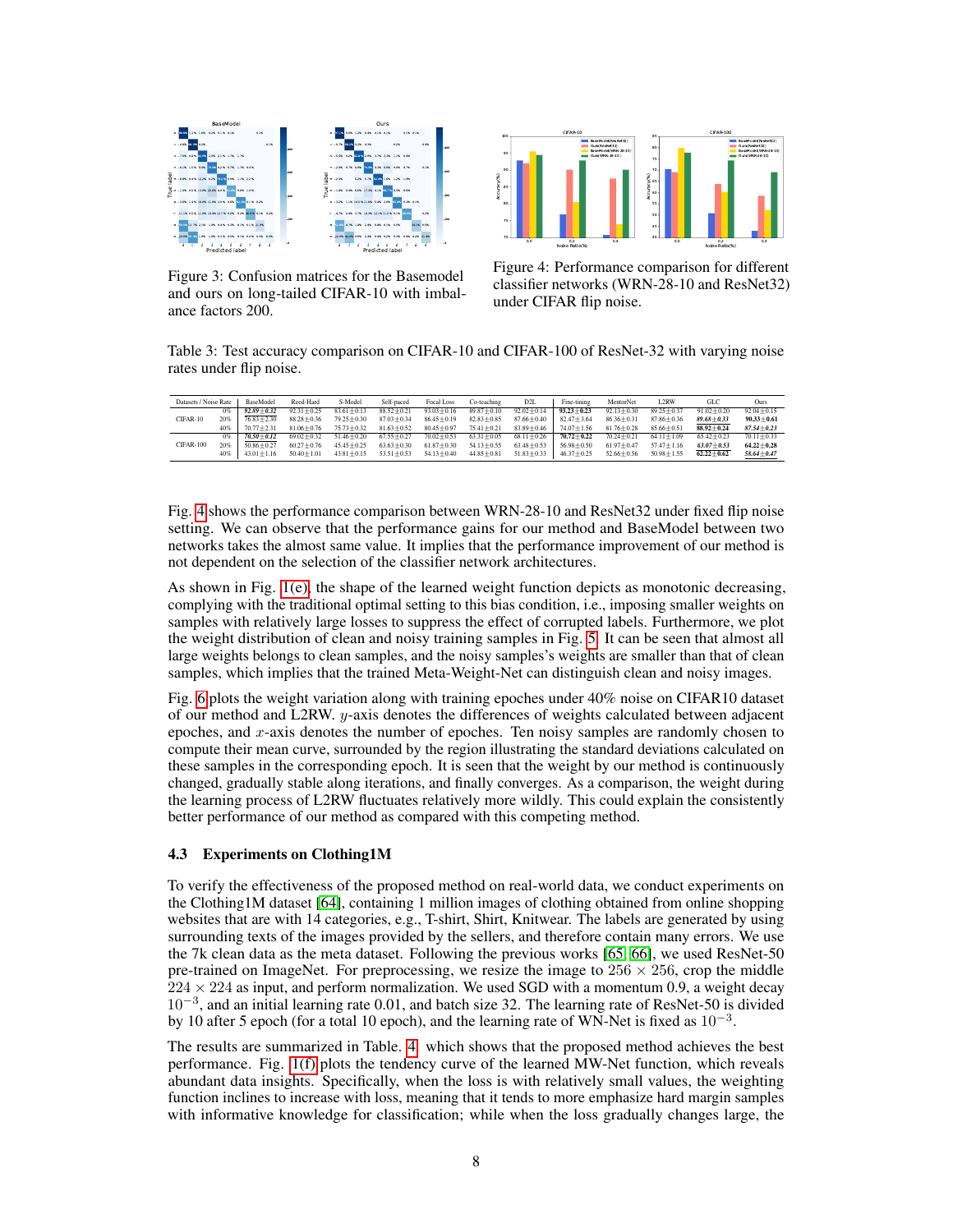

Figure 5: Sample weight distribution on training data under 40% uniform noise experiments.



Figure 6: Weight variation curves under 40% uniform noise experiment on CIFAR10 dataset.

Table 4: Classification accuracy  $(\%)$  of all competing methods on the Clothing 1M test set.

| #              | Method               | Accuracy | # | Method                  | Accuracy |  |
|----------------|----------------------|----------|---|-------------------------|----------|--|
|                | <b>Cross Entropy</b> | 68.94    |   | Joint Optimization [66] | 72.23    |  |
| $\overline{2}$ | Bootstrapping [58]   | 69.12    | h | <b>LCCN</b> [67]        | 73.07    |  |
| 3              | Forward [65]         | 69.84    |   | <b>MLNT</b> [68]        | 73.47    |  |
| 4              | S-adaptation [12]    | 70.36    | 8 | Ours                    | 73.72    |  |

weighting function begins to monotonically decrease, implying that it tends to suppress noise labels samples with relatively large loss values. Such complicated essence cannot be finely delivered by conventional weight functions.

# 5 Conclusion

We have proposed a novel meta-learning method for adaptively extracting sample weights to guarantee robust deep learning in the presence of training data bias. Compared with current reweighting methods that require to manually set the form of weight functions, the new method is able to yield a rational one directly from data. The working principle of our algorithm can be well explained and the procedure of our method can be easily reproduced ( Appendix A provide the Pytorch implement of our algorithm (less than 30 lines of codes)), and the completed training code is avriable at <https://github.com/xjtushujun/meta-weight-net>.). Our empirical results show that the propose method can perform superior in general data bias cases, like class imbalance, corrupted labels, and more complicated real cases. Besides, such an adaptive weight learning approach is hopeful to be employed to other weight setting problems in machine learning, like ensemble methods and multi-view learning.

#### Acknowledgments

This research was supported by the China NSFC projects under contracts 61661166011, 11690011, 61603292, 61721002,U1811461. The authors would also like to thank anonymous reviewers for their constructive suggestions on improving the paper, especially on the proofs and theoretical analysis of our paper.

## References

- [1] Mengye Ren, Wenyuan Zeng, Bin Yang, and Raquel Urtasun. Learning to reweight examples for robust deep learning. In *ICML*, 2018.
- [2] Chiyuan Zhang, Samy Bengio, Moritz Hardt, Benjamin Recht, and Oriol Vinyals. Understanding deep learning requires rethinking generalization. In *ICLR*, 2017.
- [3] Haibo He and Edwardo A Garcia. Learning from imbalanced data. *IEEE Transactions on Knowledge & Data Engineering*, 2008.
- [4] Behnam Neyshabur, Srinadh Bhojanapalli, David McAllester, and Nati Srebro. Exploring generalization in deep learning. In *NeurIPS*, 2017.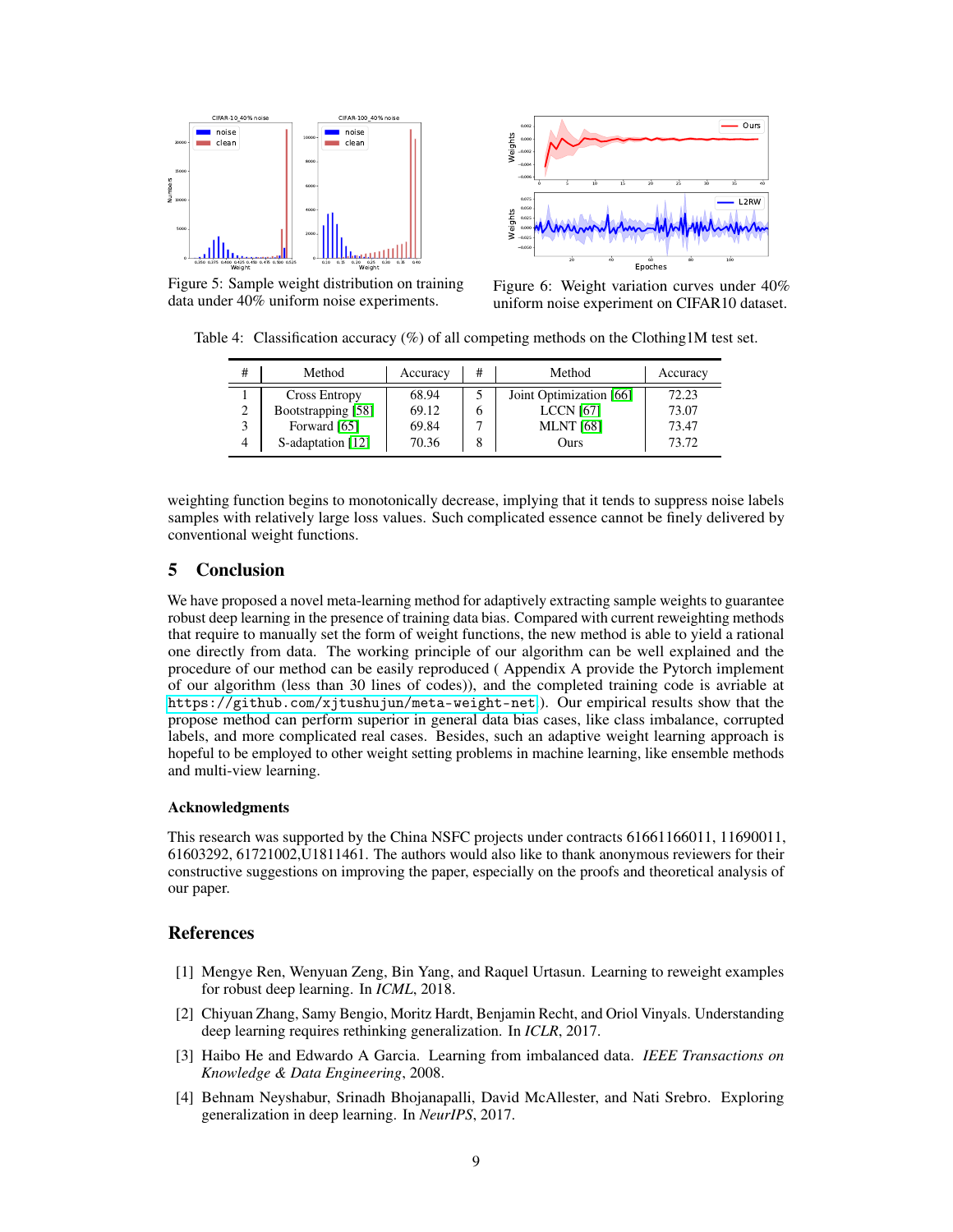- [5] Devansh Arpit, Stanisław Jastrzebski, Nicolas Ballas, David Krueger, Emmanuel Bengio, Maxinder S Kanwal, Tegan Maharaj, Asja Fischer, Aaron Courville, Yoshua Bengio, et al. A closer look at memorization in deep networks. In *ICML*, 2017.
- [6] Kenji Kawaguchi, Leslie Pack Kaelbling, and Yoshua Bengio. Generalization in deep learning. *arXiv preprint arXiv:1710.05468*, 2017.
- [7] Roman Novak, Yasaman Bahri, Daniel A Abolafia, Jeffrey Pennington, and Jascha Sohl-Dickstein. Sensitivity and generalization in neural networks: an empirical study. In *ICLR*, 2018.
- [8] Mikel Galar, Alberto Fernandez, Edurne Barrenechea, Humberto Bustince, and Francisco Herrera. A review on ensembles for the class imbalance problem: bagging-, boosting-, and hybrid-based approaches. *IEEE Transactions on Systems, Man, and Cybernetics, Part C (Applications and Reviews)*, 2012.
- [9] Mateusz Buda, Atsuto Maki, and Maciej A Mazurowski. A systematic study of the class imbalance problem in convolutional neural networks. *Neural Networks*, 2018.
- [10] Sainbayar Sukhbaatar and Rob Fergus. Learning from noisy labels with deep neural networks. In *ICLR workshop*, 2015.
- [11] Samaneh Azadi, Jiashi Feng, Stefanie Jegelka, and Trevor Darrell. Auxiliary image regularization for deep cnns with noisy labels. In *ICLR*, 2016.
- [12] Jacob Goldberger and Ehud Ben-Reuven. Training deep neural-networks using a noise adaptation layer. In *ICLR*, 2017.
- [13] Yuncheng Li, Jianchao Yang, Yale Song, Liangliang Cao, Jiebo Luo, and Li-Jia Li. Learning from noisy labels with distillation. In *ICCV*, 2017.
- [14] Arash Vahdat. Toward robustness against label noise in training deep discriminative neural networks. In *NeurIPS*, 2017.
- [15] Dan Hendrycks, Mantas Mazeika, Duncan Wilson, and Kevin Gimpel. Using trusted data to train deep networks on labels corrupted by severe noise. In *NeurIPS*, 2018.
- [16] Bo Han, Quanming Yao, Xingrui Yu, Gang Niu, Miao Xu, Weihua Hu, Ivor Tsang, and Masashi Sugiyama. Co-teaching: robust training deep neural networks with extremely noisy labels. In *NeurIPS*, 2018.
- [17] Zhilu Zhang and Mert R Sabuncu. Generalized cross entropy loss for training deep neural networks with noisy labels. In *NeurIPS*, 2018.
- [18] Wei Bi, Liwei Wang, James T Kwok, and Zhuowen Tu. Learning to predict from crowdsourced data. In *UAI*, 2014.
- [19] Junwei Liang, Lu Jiang, Deyu Meng, and Alexander Hauptmann. Learning to detect concepts from webly-labeled video data. In *IJCAI*, 2016.
- [20] Bohan Zhuang, Lingqiao Liu, Yao Li, Chunhua Shen, and Ian D Reid. Attend in groups: a weakly-supervised deep learning framework for learning from web data. In *CVPR*, 2017.
- [21] Lu Jiang, Zhengyuan Zhou, Thomas Leung, Li-Jia Li, and Li Fei-Fei. Mentornet: Learning data-driven curriculum for very deep neural networks on corrupted labels. In *ICML*, 2018.
- [22] Yoav Freund and Robert E Schapire. A decision-theoretic generalization of on-line learning and an application to boosting. *Journal of computer and system sciences*, 55(1):119–139, 1997.
- [23] Yanmin Sun, Mohamed S Kamel, Andrew KC Wong, and Yang Wang. Cost-sensitive boosting for classification of imbalanced data. *Pattern Recognition*, 40(12):3358–3378, 2007.
- [24] Tomasz Malisiewicz, Abhinav Gupta, and Alexei A Efros. Ensemble of exemplar-svms for object detection and beyond. In *ICCV*, 2011.
- [25] Tsung-Yi Lin, Priyal Goyal, Ross Girshick, Kaiming He, and Piotr Dollár. Focal loss for dense object detection. *IEEE transactions on pattern analysis and machine intelligence*, 2018.
- [26] M Pawan Kumar, Benjamin Packer, and Daphne Koller. Self-paced learning for latent variable models. In *NeurIPS*, 2010.
- [27] De la Torre Fernando and J. Black Mkchael. A framework for robust subspace learning. *International Journal of Computer Vision*, 54(1):117–142, 2003.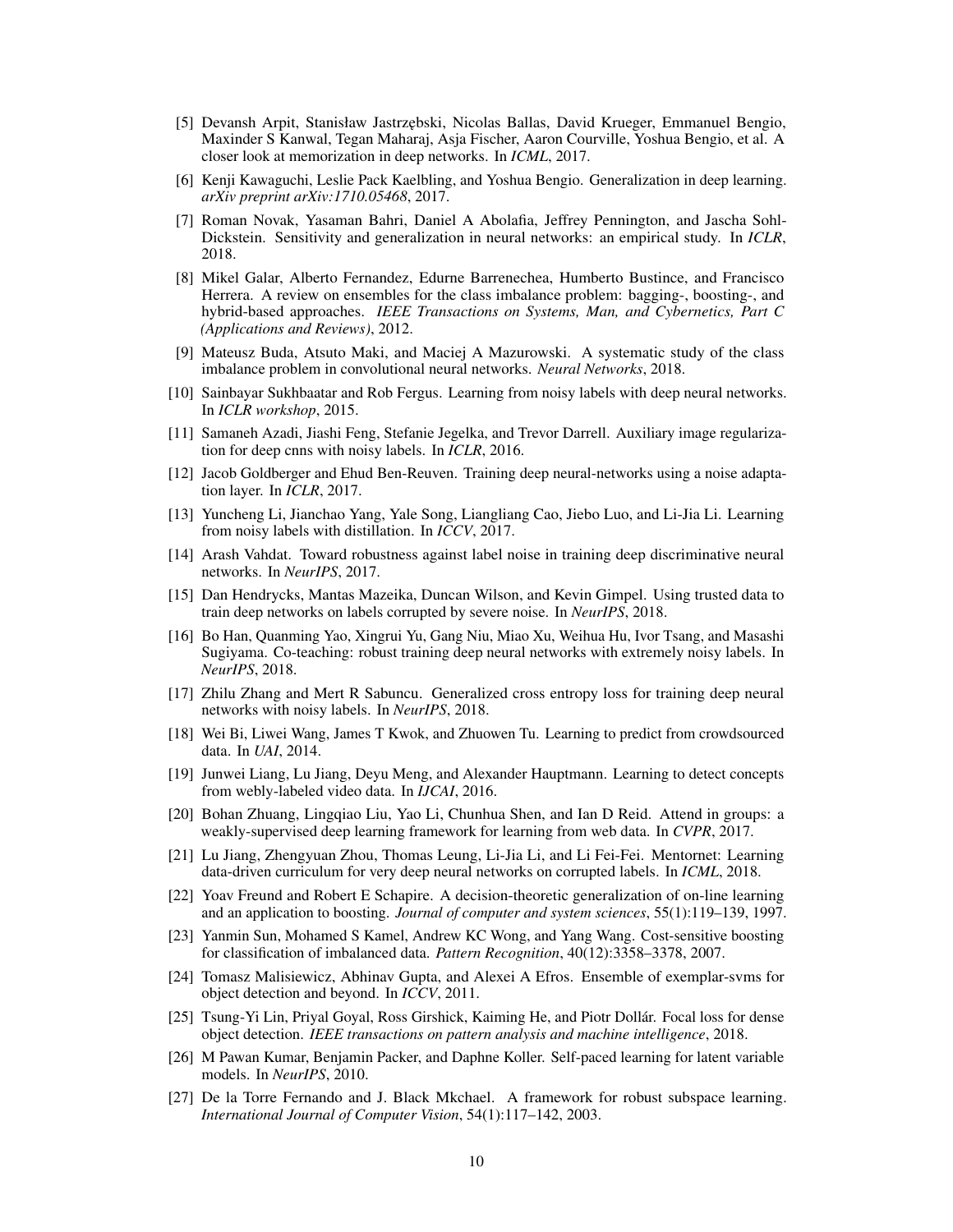- [28] Lu Jiang, Deyu Meng, Teruko Mitamura, and Alexander G Hauptmann. Easy samples first: Self-paced reranking for zero-example multimedia search. In *ACM MM*, 2014.
- [29] Lu Jiang, Deyu Meng, Shoou-I Yu, Zhenzhong Lan, Shiguang Shan, and Alexander Hauptmann. Self-paced learning with diversity. In *NeurIPS*, 2014.
- [30] Yixin Wang, Alp Kucukelbir, and David M Blei. Robust probabilistic modeling with bayesian data reweighting. In *ICML*, 2017.
- [31] Balázs Csanád Csáji. Approximation with artificial neural networks. *Faculty of Sciences, Etvs Lornd University, Hungary*, 24:48, 2001.
- [32] Lijun Wu, Fei Tian, Yingce Xia, Yang Fan, Tao Qin, Lai Jian-Huang, and Tie-Yan Liu. Learning to teach with dynamic loss functions. In *NeurIPS*, 2018.
- [33] Marcin Andrychowicz, Misha Denil, Sergio Gomez, Matthew W Hoffman, David Pfau, Tom Schaul, Brendan Shillingford, and Nando De Freitas. Learning to learn by gradient descent by gradient descent. In *NeurIPS*, 2016.
- [34] Mostafa Dehghani, Aliaksei Severyn, Sascha Rothe, and Jaap Kamps. Learning to learn from weak supervision by full supervision. In *NeurIPS Workshop*, 2017.
- [35] Luca Franceschi, Paolo Frasconi, Saverio Salzo, and Massimilano Pontil. Bilevel programming for hyperparameter optimization and meta-learning. In *ICML*, 2018.
- [36] Adam Paszke, Sam Gross, Soumith Chintala, Gregory Chanan, Edward Yang, Zachary DeVito, Zeming Lin, Alban Desmaison, Luca Antiga, and Adam Lerer. Automatic differentiation in pytorch. In *NIPS Workshop*, 2017.
- [37] Chelsea Finn, Pieter Abbeel, and Sergey Levine. Model-agnostic meta-learning for fast adaptation of deep networks. In *ICML*, 2017.
- [38] Alex Nichol and John Schulman. Reptile: a scalable metalearning algorithm. *arXiv preprint arXiv:1803.02999*, 2, 2018.
- [39] Amir Erfan Eshratifar, David Eigen, and Massoud Pedram. Gradient agreement as an optimization objective for meta-learning. *arXiv preprint arXiv:1810.08178*, 2018.
- [40] Nitesh V Chawla, Kevin W Bowyer, Lawrence O Hall, and W Philip Kegelmeyer. Smote: synthetic minority over-sampling technique. *Journal of artificial intelligence research*, 16:321– 357, 2002.
- [41] Qi Dong, Shaogang Gong, and Xiatian Zhu. Class rectification hard mining for imbalanced deep learning. In *ICCV*, 2017.
- [42] Bianca Zadrozny. Learning and evaluating classifiers under sample selection bias. In *ICML*, 2004.
- [43] Charles Elkan. The foundations of cost-sensitive learning. In *IJCAI*, 2001.
- [44] Salman H Khan, Munawar Hayat, Mohammed Bennamoun, Ferdous A Sohel, and Roberto Togneri. Cost-sensitive learning of deep feature representations from imbalanced data. *IEEE transactions on neural networks and learning systems*, 2018.
- [45] Justin M Johnson and Taghi M Khoshgoftaar. Survey on deep learning with class imbalance. *Journal of Big Data*, 2019.
- [46] Haw-Shiuan Chang, Erik Learned-Miller, and Andrew McCallum. Active bias: Training more accurate neural networks by emphasizing high variance samples. In *NeurIPS*, 2017.
- [47] Brenden M Lake, Ruslan Salakhutdinov, and Joshua B Tenenbaum. Human-level concept learning through probabilistic program induction. *Science*, 350(6266):1332–1338, 2015.
- [48] Jun Shu, Zongben Xu, and Deyu Meng. Small sample learning in big data era. *arXiv preprint arXiv:1808.04572*, 2018.
- [49] Sachin Ravi and Hugo Larochelle. Optimization as a model for few-shot learning. In *ICLR*, 2017.
- [50] Jake Snell, Kevin Swersky, and Richard Zemel. Prototypical networks for few-shot learning. In *NeurIPS*, 2017.
- [51] Mostafa Dehghani, Arash Mehrjou, Stephan Gouws, Jaap Kamps, and Bernhard Schölkopf. Fidelity-weighted learning. In *ICLR*, 2018.